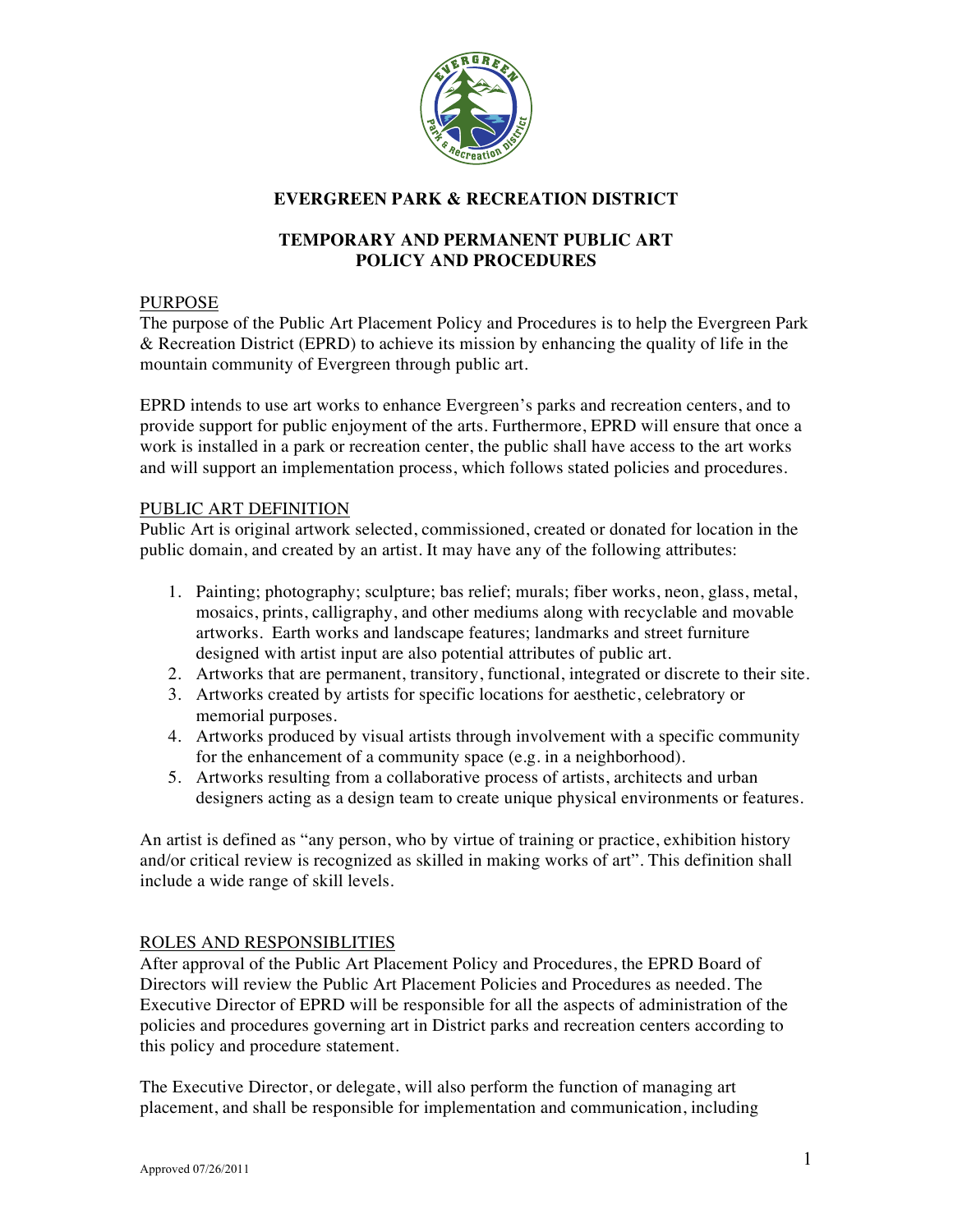announcement of selections of art works, liaison to artists, and any other participants in the process. Assigned staff, with input from the EPRD Board of Directors, will determine sites for public art placement, assess risk management issues (for example - safety, maintenance, and vandalism) of proposed projects or art pieces, and will provide feedback to the Executive Director and Board of Directors on any safety/risk management/vandalism concerns or other issues.

The EPRD Board of Directors reserves the right to reject any piece of art, or to have a piece of art removed after it is placed.

### GIFTS AND DONATIONS

EPRD may consider the offer of donations and gifts of artwork for placement in a public park or recreation center. The EPRD Board of Directors shall evaluate each proposal using established criteria that considers artistic merit, site suitability, significance of the subject, liability and maintenance. Consideration of a proposal to gift an artwork shall be made on the understanding that no District funds shall be required for production or installation of the artwork, except when EPRD itself decides to act as a sponsor or co-sponsor. Donors should consider establishing a reserve fund of 10% of the value of the artwork for EPRD to perform maintenance and repair, if required. As noted within the *EPRD Permanent Art Donation Procedure and Transfer Form*, such funds will be held in a dedicated EPRD fund specifically for maintenance, repair and/or acquisition of art works.

If a work of art becomes the property of EPRD, it is the responsibility of the District to relocate, store, maintain, insure, repair, remove, and otherwise care for the piece.

If the fair market value is estimated to be more than \$1,000, an appraisal of the artwork must be conducted by an independent qualified arts professional and submitted to EPRD. (The name and address of the appraiser must be included on the official donation letter.) EPRD must be satisfied that the appraised amount is an accurate determination of the fair market value of the artwork.

## SITE SELECTION CRITERIA

When considering a possible site for an artwork, it is the role of the Executive Director, with recommendation to the EPRD Board of Directors, to determine the relative importance of each of the considerations listed below for a given proposal. The EPRD Board of Directors shall compare a project to these considerations to assure that a proposal contributes positively to the community.

- 1. Relationship of artwork and site shall be considered in terms of the physical dimensions, social dynamics, local character and surrounding context of the site, existing or planned,
- 2. The visibility of the site by the general public,
- 3. Public safety,
- 4. Helps to improve the design of an area by emphasizing a particular location through landmarks, gateways and/or linkages to other parts of the community,
- 5. Interior and exterior vehicular and pedestrian traffic patterns,
- 6. Site design including landscaping, drainage, grading, lighting and seating considerations,
- 7. Relationship of proposed artwork to existing artworks within the site vicinity,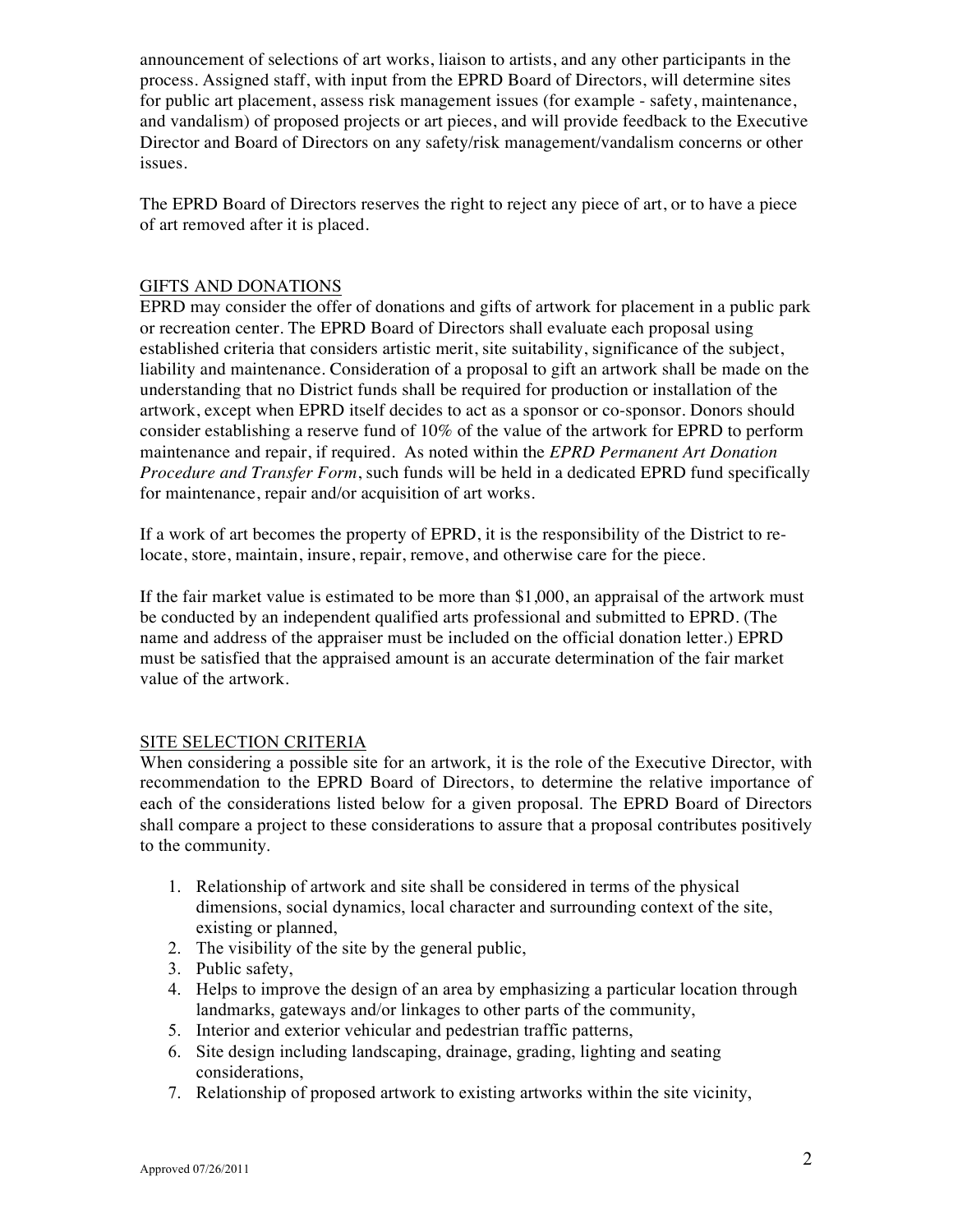- 8. Environmental impact such as noise, sound, light and odor,
- 9. Public accessibility to the art work, particularly handicap access,
- 10. Impact on adjacent property owners' views,
- 11. Impact on operational functions (snowplowing, etc.,) of the District,
- 12. The possibility of vandalism,
- 13. The cost of site development, and
- 14. Compatibility of the design and location with the historical character of the site.

#### ARTWORK SELECTION CRITERIA (for permanent pieces only)

- 1. Conceptual compatibility of the design with the immediate environment of the site,
- 2. Appropriateness of the design to the function of the site,
- 3. Preservation and integration of natural features for the project,
- 4. Appropriateness of the materials and design (texture, color, line, shape and value) to the expression of the artist's concept,
- 5. Representation of a broad variety of tastes within the community and the provision of a balanced inventory of Art in Public Places to insure a variety of style, design and media throughout the community,
- 6. Permanence of structural and surface components, and
- 7. Art as a communicative function.

### PUBLIC ART INVENTORY

EPRD shall maintain a hard copy and digital inventory of artworks acquired through the Public Art Placement Policy. The inventory shall identify the required care of artworks in the collection and shall assist in the development of a maintenance schedule. The inventory shall include the following: Site, title, artist, media, materials, dimensions, value of the artwork, and any additional insurance information. Also, all information shall be included necessary for the care and maintenance of the work as determined by the Public Art Committee and reviewed by EPRD. Once the artwork has been selected, a list of materials used in the work, recommendations for cleaning, and notice of any structural factors that may impact on the maintenance procedures will be provided to EPRD. In addition, an estimate of the life span of the work shall be included. The records of each project shall be a part of the Public Art Inventory, and these records shall be kept in the Administrative Offices of EPRD.

#### CARE AND MAINTENANCE OF ART WORKS ON EPRD PROPERTIES

EPRD shall assume the responsibility for the care, maintenance and repair of artworks in its permanent collection. Temporary display public works of art shall remain the responsibility of the artist, donor or authorized representative. The established maintenance needs and protocol for each piece of permanent art will be documented and provided to EPRD maintenance staff. Maintenance records shall be kept with other art records in the Administrative Offices of EPRD.

## SALE OF TEMPORARY ART PLACED ON EPRD PROPERTY

Art pieces may identify the artist(s), and contact information along with title and medium. However, if the piece is for sale there shall not be a price stated. Interested buyers must contact the artist and make their own arrangements. If an item is sold, the seller must remove it from District property immediately after completing sale to a buyer. In the event a work is purchased during its temporary installation on District property, the artist, donor or